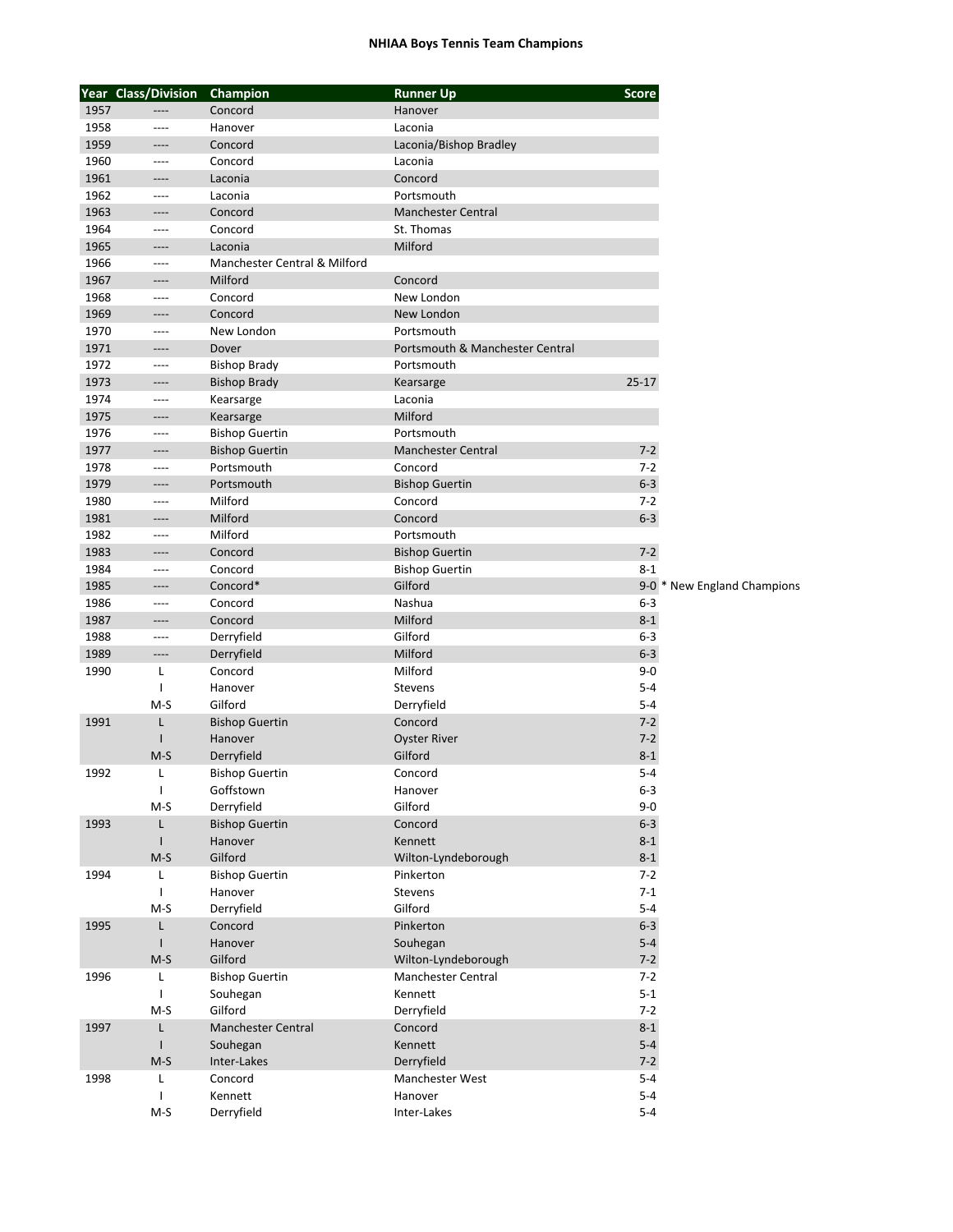## **NHIAA Boys Tennis Team Champions**

|      | Year Class/Division                     | Champion               | <b>Runner Up</b>              | <b>Score</b>       |
|------|-----------------------------------------|------------------------|-------------------------------|--------------------|
| 1999 | L                                       | Concord                | Winnacunnet                   | $7-2$              |
|      | ı                                       | St. Thomas             | Souhegan                      | $5 - 4$            |
|      | $M-S$                                   | Inter-Lakes            | Bow                           | $5 - 4$            |
| 2000 | L                                       | Concord                | <b>Manchester West</b>        | 9-0                |
|      | T                                       | Souhegan               | St. Thomas                    | $5 - 4$            |
|      | $M-S$                                   | Bow                    | Derryfield                    | $7-2$              |
| 2001 | L                                       | Concord                | Exeter                        | $9-0$              |
|      | I                                       | Souhegan               | <b>Oyster River</b>           | $7-2$              |
|      | $M-S$                                   | Bow                    | Derryfield                    | $8 - 1$            |
| 2002 | L                                       | Concord                | Pinkerton                     | 9-0                |
|      | I                                       | Souhegan               | <b>Oyster River</b>           | $7 - 4$            |
|      | $M-S$                                   | Bow                    | Derryfield                    | $6-3$              |
| 2003 | L                                       | Concord                | <b>Manchester Central</b>     | $8 - 1$            |
|      | ı                                       | Souhegan               | Hanover                       | $6-0$              |
|      | $M-S$                                   | Derryfield             | Gilford                       | $5 - 4$            |
| 2004 | L                                       | Concord                | Portsmouth                    | $5 - 2$            |
|      | ı                                       | Hanover                | Souhegan                      | 6-3                |
|      | $M-S$                                   | Derryfield             | Bow                           | $7-2$              |
| 2005 | Г<br>I                                  | <b>Manchester West</b> | Concord                       | $5 - 4$<br>$5-0$   |
|      | $M-S$                                   | Hanover                | Souhegan<br>Gilford           |                    |
| 2006 | L                                       | Derryfield<br>Concord  | Keene                         | $8 - 1$<br>$5 - 1$ |
|      | $\overline{1}$                          | Hanover                | Kennett                       | $5-0$              |
|      | $M-S$                                   | Derryfield             | Moultonborough                | $6-0$              |
| 2007 | Г                                       | Concord                | <b>Manchester West</b>        | $5 - 2$            |
|      | ı                                       | Portsmouth             | <b>Manchester West</b>        | $5 - 2$            |
|      | $M-S$                                   | Derryfield             | <b>Berlin</b>                 | $8 - 1$            |
| 2008 | L                                       | Salem                  | Londonderry                   | 5-4                |
|      | I                                       | Hanover                | Portsmouth                    | 6-0                |
|      | M-S                                     | Derryfield             | Gilford                       | $8 - 1$            |
| 2009 | Г                                       | Exeter                 | Pinkerton                     | $6 - 3$            |
|      | ı                                       | Hanover                | Souhegan                      | $5 - 1$            |
|      | $M-S$                                   | Derryfield             | Gilford                       | $6 - 3$            |
| 2010 | L                                       | Londonderry            | Exeter                        | $5 - 4$            |
|      | ı                                       | Bedford                | Pelham                        | 5-4                |
|      | $M-S$                                   | Gilford                | Inter-Lakes                   | $7-2$              |
| 2011 | T                                       | <b>Bishop Guertin</b>  | Exeter                        | $7-2$              |
|      | $\mathsf{II}$                           | <b>Bedford</b>         | Hanover                       | $5 - 2$            |
|      | III                                     | Gilford                | Bow                           | $5 - 4$            |
| 2012 | T                                       | Londonderry            | Exeter                        | 7-2                |
|      | Ш                                       | Bedford                | Hanover                       | $5 - 4$            |
|      | III                                     | Profile                | Bow                           | 5-4                |
| 2013 | L                                       | <b>Bedford</b>         | Exeter                        | $6-3$              |
|      | $\mathsf{II}$                           | Hanover                | Portsmouth                    | $9 - 0$            |
| 2014 | $\ensuremath{\mathsf{III}}\xspace$<br>T | Gilford<br>Bedford     | Bow<br>Keene                  | $6-3$<br>7-2       |
|      | Ш                                       | Derryfield             | Portsmouth                    | $5-1$              |
|      | Ш                                       | Gilford                | Bow                           | $5 - 4$            |
| 2015 | T                                       | <b>Bedford</b>         | Concord                       | $7 - 2$            |
|      | $\mathsf{II}$                           | Portsmouth             | Lebanon                       | $5 - 4$            |
|      | $\ensuremath{\mathsf{III}}\xspace$      | Gilford                | Inter-Lakes                   | $7-2$              |
| 2016 | T                                       | Bedford                | Derryfield                    | 7-2                |
|      | $\mathbf{II}$                           | Lebanon                | Oyster River                  | 6-3                |
|      | Ш                                       | Gilford                | Inter-Lakes                   | $6-3$              |
| 2017 | T                                       | <b>Bedford</b>         | Derryfield                    | $7 - 2$            |
|      | $\mathsf{II}$                           | Lebanon                | Portsmouth                    | $7-2$              |
|      | III                                     | Gilford                | Bow                           | $6 - 3$            |
| 2018 | T<br>Ш                                  | Bedford                | Pinkerton<br>Hollis Brookline | 5-4                |
|      | Ш                                       | Souhegan<br>Bow        | Gilford                       | 7-2<br>7-2         |
|      |                                         |                        |                               |                    |